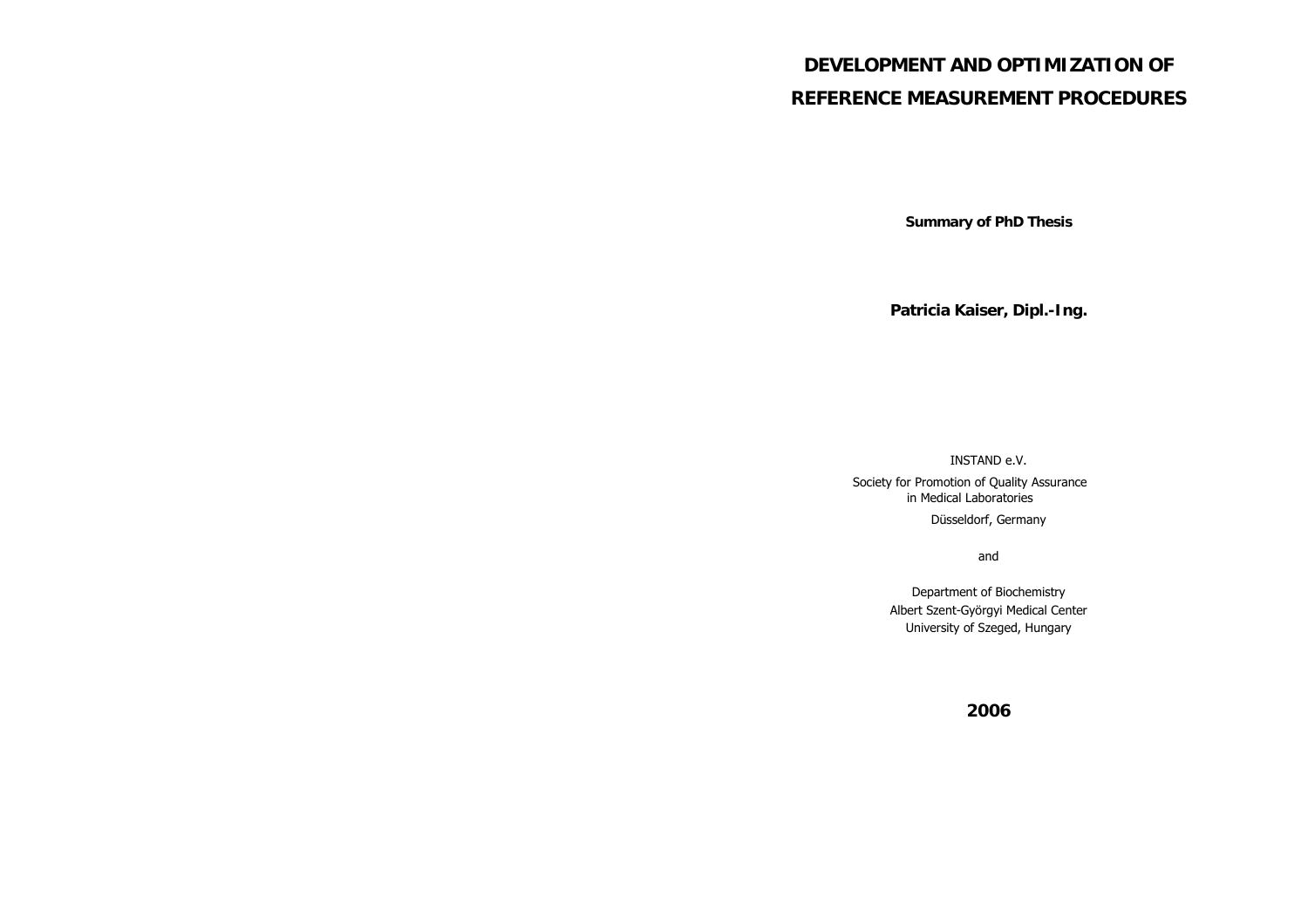The most accurate procedures to assign reliable target values for quality control samples are the reference measurement procedures.

The main characteristics of reference measurement procedures are described in the ISO Standard 15193: 2005 "In vitro diagnostic medical devices- Measurement of quantities in samples of biological origin- Presentation of reference measurement procedures". In the ISO Standard a definition is given for the use of reference measurement procedures:

"Reference measurement systems are needed for producing useful and reliable results of measurement, whether in science, technology, or routine service so as to be comparable and ultimately traceable to measurement standards of the highest metrological level."

The traceability of routine methods should be directly related to reference materials and reference measurement procedures and finally to the SI units. The traceability concept is applied by using primary and secondary standards, reference measurement procedures and certified reference materials (CRM). The manufacturers should calibrate their analytical systems with reference measurement procedures and/or certified reference materials, thus getting a link between internal and external quality assessment.

Based on the Article 11 of the "Directive 98/79/EC of the European Parliament and of the Council on in vitro Diagnostic Medical Devices" a mandated European Standard EN 14136 was developed, where again the criteria for the evaluation of kits and instruments in EQAS (external quality assessment schemes) have been defined. In paragraph 6.1.3 of the EN 14136 the assigning of values of survey samples should be traceable to a specific metrological level (as shown in EN ISO 17511: 2002 In vitro diagnostic medical devices- Measurement of quantities in samples of biological origin- Metrological traceability of values assigned to calibrators and control materials).

Descriptions, definitions, and classifications of reference materials are given in the international Standard ISO 15194: 2005- "In vitro diagnostics medical devices- Measurement of quantities in samples of biological origin- Description of reference materials".

According to ISO 15194 reference materials are "standards of highest metrological level "and "are used to obtain this traceability, both through time, distance, and different measurement procedures."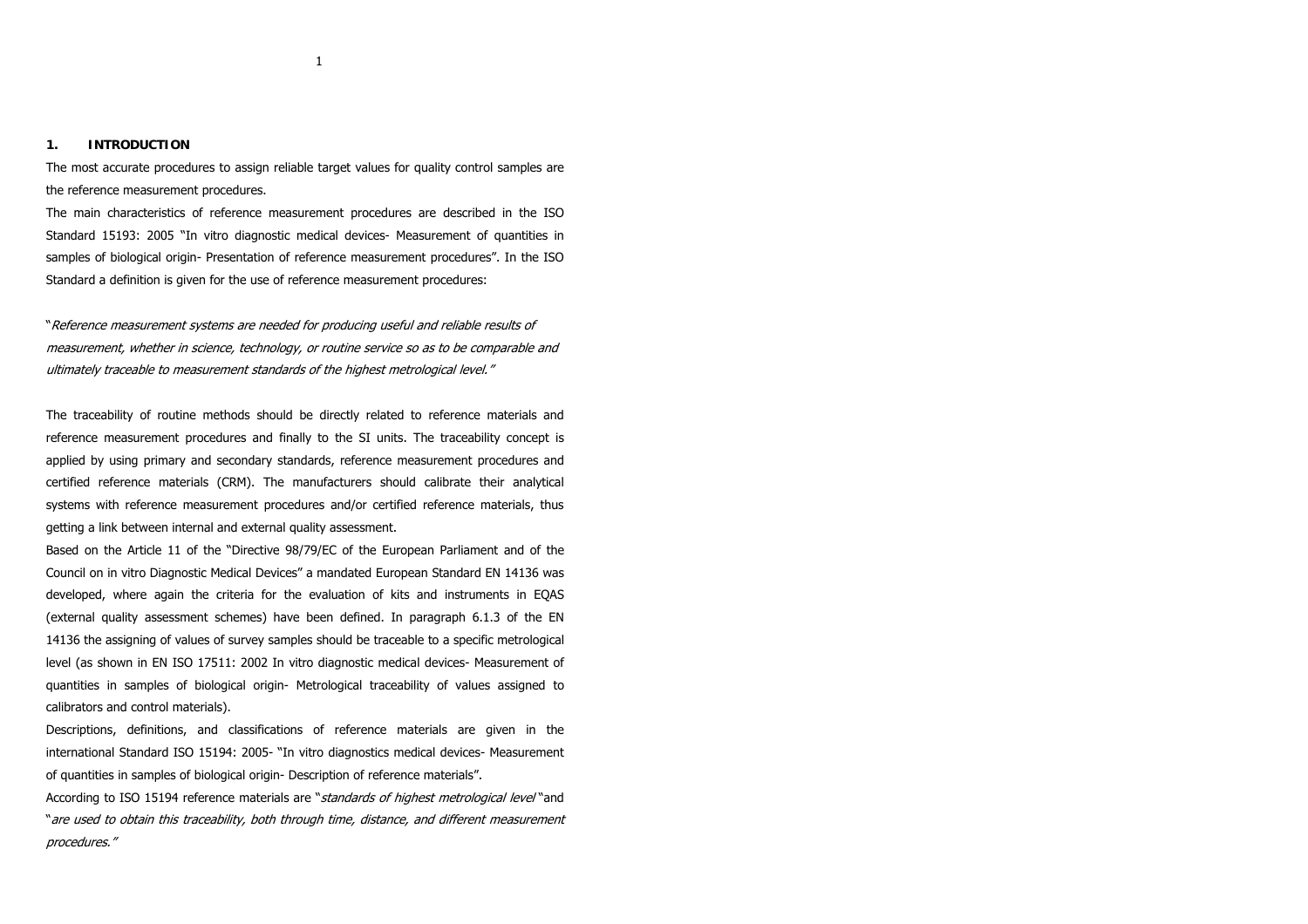Reference materials can be used to establish the "*unbroken chain of comparisons"*, required in ISO Standards. The requirements for reference laboratories to fulfil the criteria of the reference measurement system are defined in the ISO Standard 15195: 2003 - "Laboratory Medicine- Requirements for reference measurement laboratories".

Reference measurement procedures should be used

- 1) for the determination of target values for internal and external quality control samples
- 2) for calibration of kits and instruments
- 3) to get identical reference ranges for a defined population in all laboratories
- 4) for evaluation of the performance of in-vitro diagnostic medical devices
- 5) to establish a basis for the comparability of results of epidemiological studies

According to the ISO Standards 17025: 2005 the development of reference measurement procedures is a dynamic process with continuous quality improvement. For reference measurement procedures it is desirable to use measurement systems of highest quality and performance. Therefore, established reference measurement procedures should be continuously evaluated and optimized or replaced by a new method, if better analytical equipments, procedures or materials are available. This continuous process of improvement in analytical quality is a basic principle of quality management in medical laboratories and also the aim of this study.

In the ISO Standard 15193: 2005 a reference measurement procedure is defined as a "thoroughly investigated measurement procedure shown to yield values having an uncertainty of measurement commensurate with its intended use, especially in assessing the trueness of other measurement procedures for the same quantity and characterizing reference materials". An essential requirement of an accepted reference measurement procedure is that the procedure is confirmed by international intercomparison studies, like JCTLM and IFCC Working Group on Standardization of HbA<sub>1c</sub>.

In contrast to reference measurement procedures routine methods used in the clinical laboratories are mostly designed for a high throughput of analyses combined with a short turnaround time at acceptable costs and performance. The continuous process of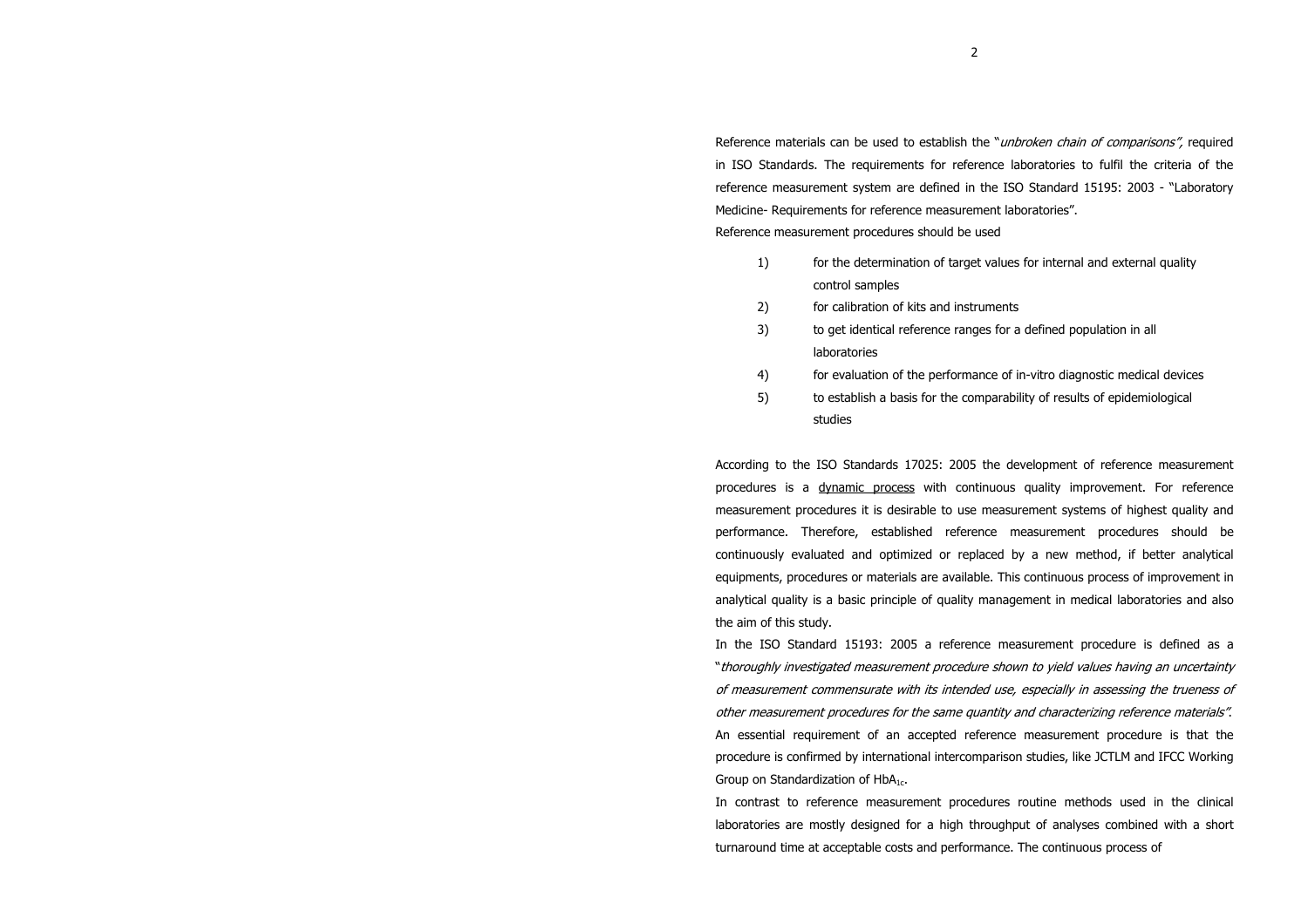improvement in analytical quality is also an important strategy for routine measurement procedures.

Reference measurement procedures are used for the determination of target values in the EQAS in several countries. The fundamental difference of this evaluation procedure from the "consensus value principle" is that the same target values with the same acceptability ranges are set for all laboratories and by this way comparable results are collected in laboratory medicine.

The reliability of the reference measurement procedure must be permanently controlled and continuously evaluated with the effect, that the reference measurement procedures are dynamic, because of this continuously evaluation and improvement process.

In Germany the "Guideline of the Federal Medical Council for Quality Assurance of Quantitative Analyses in Laboratory Medicine" requires the use of reference measurement procedures for setting target values for many analytes, to ensure the comparability of results in laboratory medicine. The Federal Medical Council of Germany favours the development of reference measurement procedures. This strategy promoting the comparability of laboratory analyses at the highest level of accuracy supports the high quality of patient care and reduces costs in the health care system.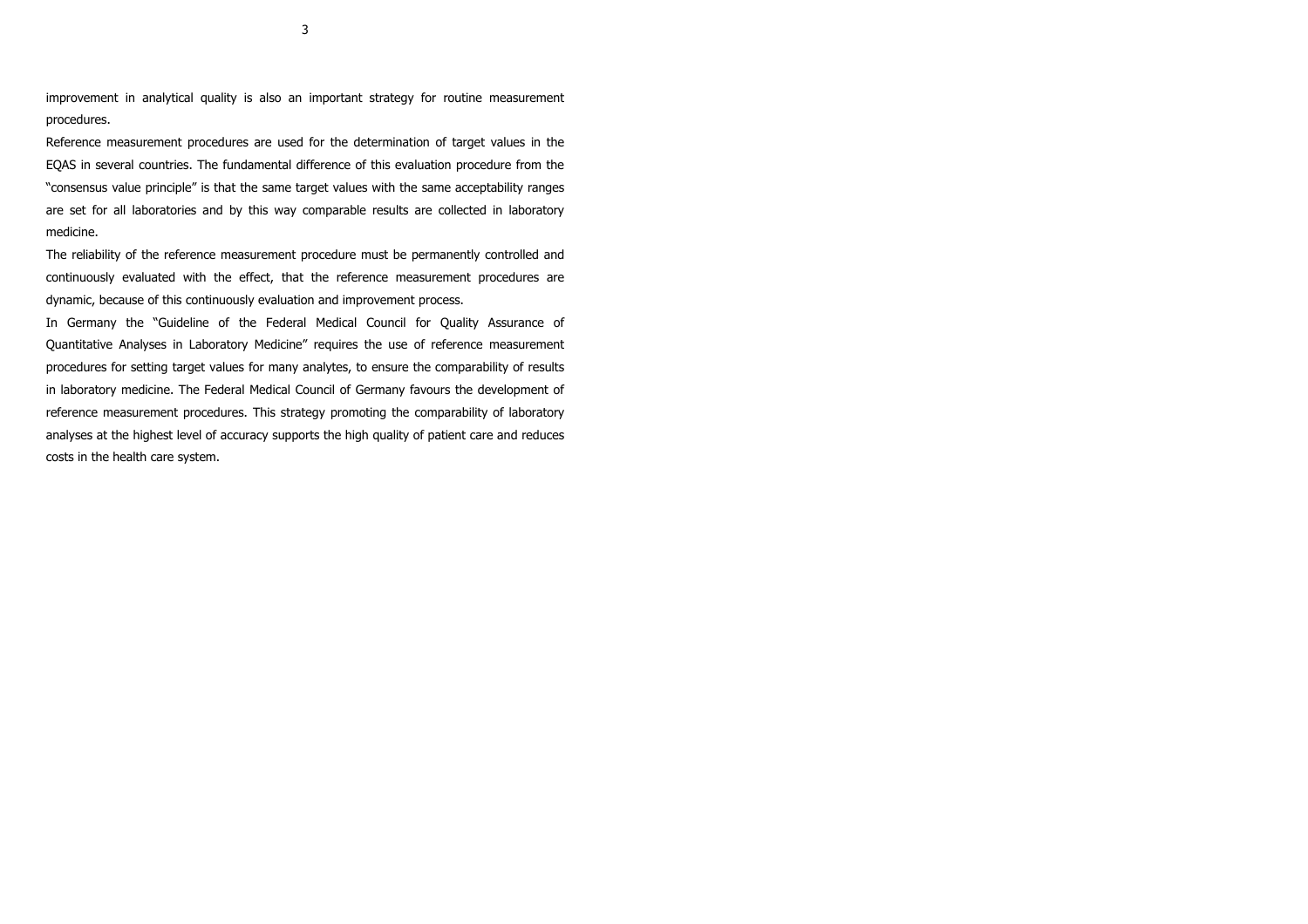# **2. AIMS AND SCOPE**

The aim of this study was to improve the quality of the medical laboratory performance by providing reference measurement procedures for several analytes for internal and external quality assessment. The study is focused on the implementation, improvement, and evaluation of existing reference measurement procedures and the development of new reference measurement procedures using GC-MS and LC-MS.

The Guideline of the Federal Medical Council for Quality Assurance of Quantitative Analyses in Laboratory Medicine of Germany requires reference measurement procedures for setting target values for selected analytes in internal and external quality control. Following the Guideline this study deals with the reference measurement procedures for HbA<sub>1c</sub>, theophylline, digoxin, digitoxin, and additionally for glibenclamide, and immunosuppressive drugs.

A highly sensitive method for determination of glibenclamide has been developed in my diploma thesis and was used for drug monitoring in the German Diabetes Research Institute and for preclinical studies. On the basis of this method a reference measurement procedure is on the way to be established, which will then be used for setting target values in the new EQAS.

The reference measurement procedure for theophylline has been evaluated and established in our laboratory and is used in our EQA schemes for determination of the target values.

The reference measurement procedure for  $HbA_{1c}$  had been developed in an international cooperation. This reference measurement procedure has been improved through extensive evaluation with different mass spectrometers. The use of this modified reference measurement procedure is demonstrated in international intercomparison studies and in EQAS.

For digoxin and digitoxin a new reference measurement procedure has been developed. With this method a new analytical principle in LC-MS/MS is introduced, by means of quantitative analysis of Cs<sup>+</sup> adducts, both in SIM and in MRM mode.

The measurement of  $Cs^{+}$  adducts in LC-MS/MS described here is a new principle in the determination of immunosuppressive drugs (sirolimus, everolimus, tacrolimus, and cyclosporin A). This new method has been established in this study and will be a solid basis for the development of an accepted reference measurement procedure.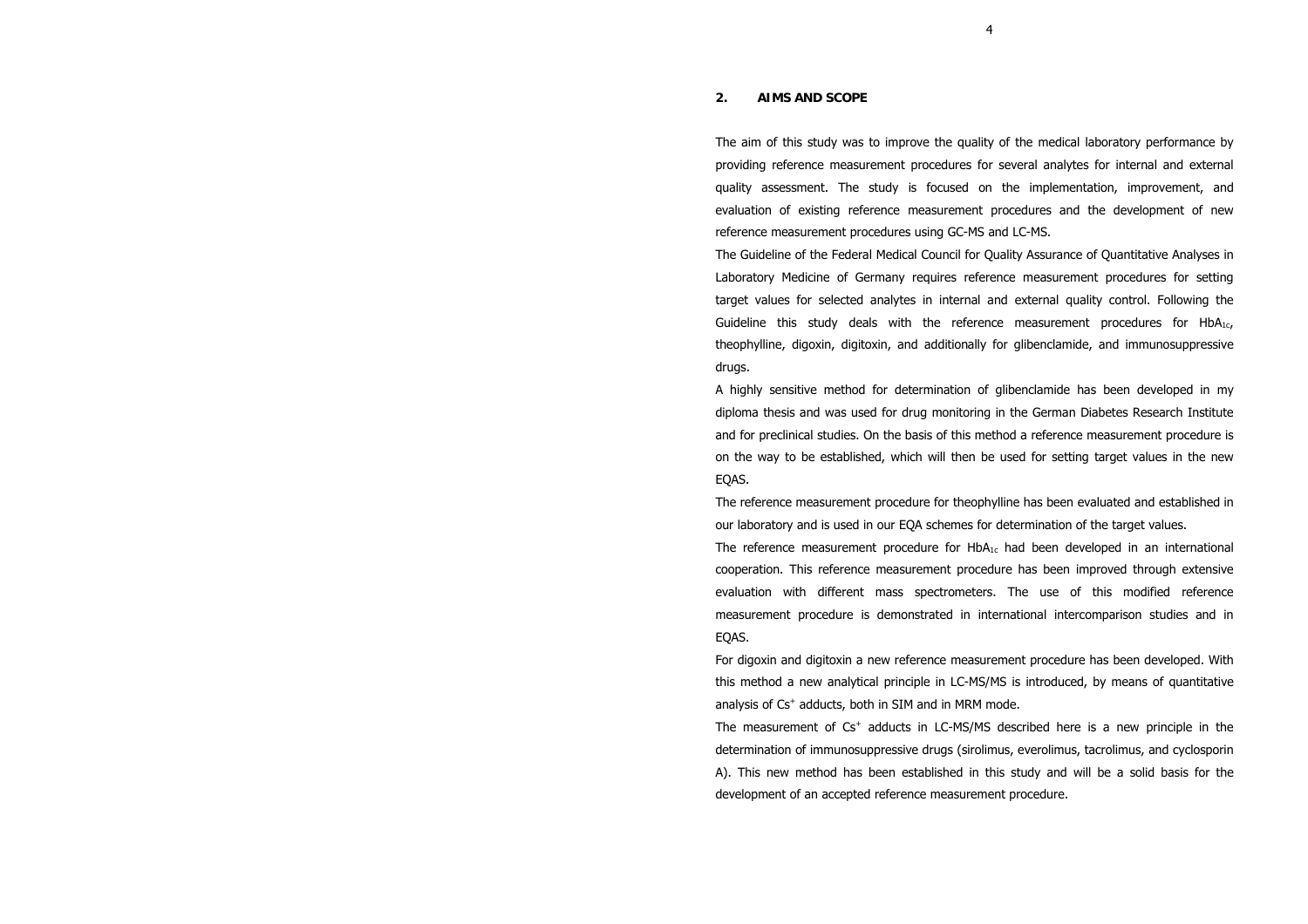**3. MATERIALS AND METHODS**

# **3.1 HPLC measurements**

## **3.1.1 Measurement conditions for determination of glibenclamide**

Chromatographic separation was performed with a LiChrospher Si 60 column, 4 x 250 mm, 10 µm. Isocratic elution was performed by using a mobile phase consisting of 1-octanol/2-methoxy-2 methylpropane/n-heptane (15:10:75; v/v/v). The flow rate was 2 ml/min. The fluorescence detector was set to the excitation wavelength of 450 nm and to the emission wavelength of 510 nm. The 4 methylcyclohexyl analogue of glibenclamide (N-4-beta-(2-methoxy-5-chlorobenzamido) ethylbenzosulfonyl-N'- (4-methylcyclo-hexyl)-urea) was used as internal standard. Blood sample preparation was performed by liquid-liquid extraction, followed by derivatization with 7-chloro-4-nitrobenzo-2-oxa-1, 3-diazole (NBD-Cl). For determination of glibenclamide in rat brain, the tissue was homogenized in perchloric acid, extracted with chloroform and derivatized as described for serum samples. The injection volume was 10 µl.

#### **3.1.2 Measurement conditions for determination of theophylline**

Chromatographic separation was performed with a Nautilus C18 column 4.6 x 250 mm, 5  $\mu$ m. Isocratic elution was performed by using a mobile phase consisting of 0.02 mol/l acetatephospate buffer, pH 3.0 containing 9.6 % v/v acetonitrile. The flow rate was 0.9 ml/min. The diode-array detector was set to 275 nm. 1,3-dimethyl-7-(2-hydroxyethyl)-xanthine was used as internal standard. For sample preparation serum samples were extracted by liquid-liquid extraction after protein precipitation. The injection volume was 10 µl.

# **3.2 GC-MS measurements**

#### **3.2.1 Measurement conditions for determination of theophylline**

Chromatographic separation was performed using a FS- Supreme-5 GC column with a length of 30 m, an internal diameter of 0.25 mm and a film thickness of 0.25 µm. The temperature programmes of the GC and the cold-injection system were optimized .The transfer line was set to 280 °C.  $2^{-13}C$ , 1,  $3^{-15}N$ -theophylline was used as internal standard. In the mass spectrometer the detection mass (m/z) for theophylline was 237 amu and for  $2^{-13}C$ , 1,3- $^{15}N_{2}$ theophylline 240 amu. For sample preparation serum samples were extracted by liquid-liquid extraction after protein precipitation, followed by derivatization with N-methyl-N-trimethylsilyl trifluoroacetamide (MSTFA). The injection volume was 2 µl.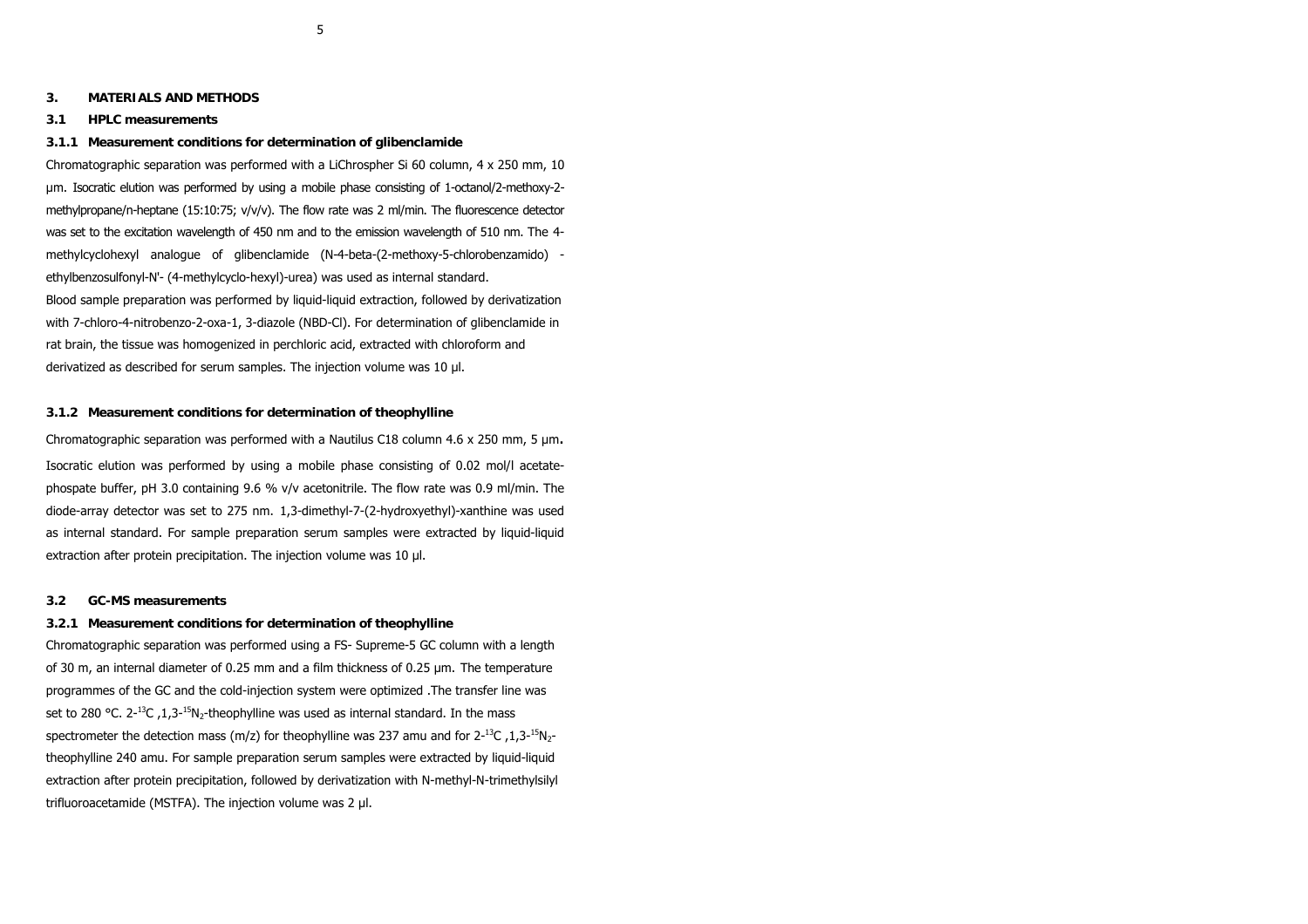## **3.3 LC-MS and LC-MS/MS measurements**

## **3.3.1 Measurement conditions for determination of HbA1c**

The original reference measurement procedure for the determination of  $HbA_{1c}$  in human blood has been developed in collaboration with an international group of laboratories and has been described in detail in Jeppsson et al. "Approved IFCC reference method for the measurement of HbA1c in human blood" Clin.Chem.Lab.Med. **40**, 78-89 (2002). The principle of measurement of the IFCC reference measurement procedure is based on the determination of the ratio of glycated to non-glycated N-terminal hexapeptides of the β-chain of haemoglobin. For sample preparation the whole blood sample is hemolysed followed by a proteolytic cleavage with endoproteinase Glu-C to cleave the amino acid chain at the Glu-Glu positions. During the enzymatic cleavage of the β-chain of haemoglobin glycated and non-glycated ß- Nterminal hexapeptides are generated.

Chromatographic separation of the hexapeptides was performed with a ZORBAX SB-CN column 2.1  $\times$  150 mm, 5µm. Gradient elution was performed by using a mobile phase consisting of 0.07 % v/v TFA in water and 0.07 % v/v TFA in acetonitrile. The column temperature was 50 °C. The flow rate was 350  $\mu$ /min. In the positive ion mode of the mass spectrometer the detection mass (m/z) for the B-N-terminal hexapeptide of  $HbA<sub>0</sub>$  was 348.3 amu and for the B-N-terminal hexapeptide of  $HDA<sub>1c</sub>$  was 429.3 amu, using the Q1 multiple ion mode. Quantification was performed by external calibration. The injection volume was 2 µl.

# **3.3.2 Measurement conditions for determination of digoxin and digitoxin**

Chromatographic separation was performed using a LiChrospher RP-18 column (2 x 125 mm, 5 µm) equipped with a LiChrospher RP-18 pre-column (2 x 10 mm, 5 µm). Gradient elution was performed by using a mobile phase consisting of 0.1 %  $v/v$  formic acid in water + 100 µmol/l caesium hydroxide (adjusted to pH 7 with formic acid) and 0.1 % v/v formic acid in methanol + 100 µmol/l caesium hydroxide (adjusted to pH 7 with formic acid). The column temperature was 40 °C. The flow rate was 300 µl/min. Three fold stable isotope-labelled digoxin and digitoxin as internal standards were synthesized in our laboratory. In the positive ion mode of the mass spectrometer the detection mass (m/z) in the Q1 multiple ion mode for digitoxin was 897.3 amu, for digitoxin- $^2\!H_3$  900.3 amu, for digoxin 913.3 amu and for digoxin- $^{2}$ H<sub>3</sub> 916.3 amu. In the MRM mode the mass transition from the above mentioned Q1 detection mass in the Q1 multiple ion mode of each compound to a Q3 mass of 132.9 amu was measured. The injection volume was 10 µl.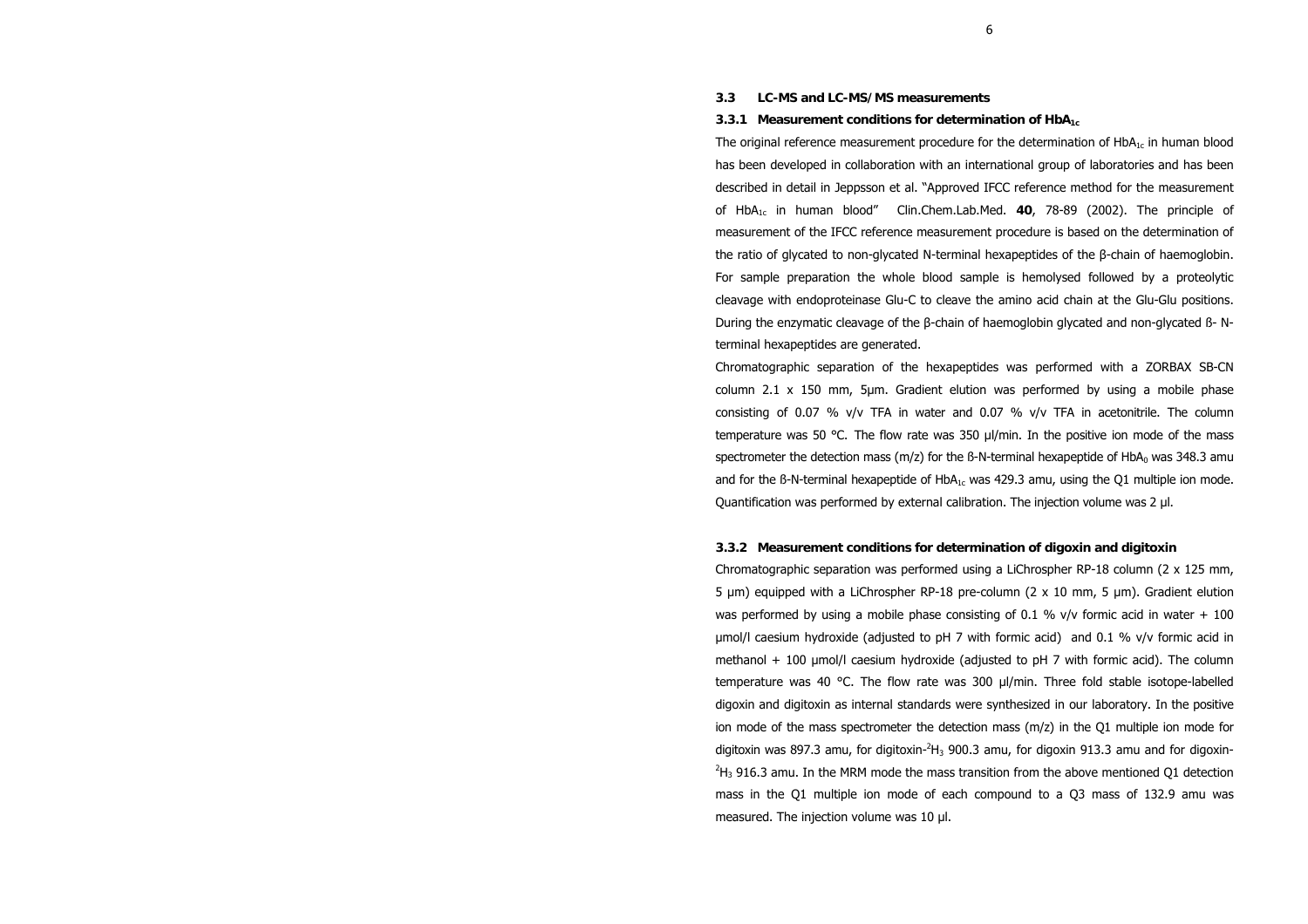**3.3.3 Measurement conditions for determination of sirolimus, everolimus, tacrolimus and cyclosporin A**

Chromatographic separation was performed using a phenyl-hexyl-RP column Luna<sup>®</sup>, 2 x 150 mm, 5 µm. The elution was performed by using a ternary gradient consisting of eluent A 0.1 % v/v formic acid in water  $+$  100 µmol/l caesium hydroxide (adjusted to pH 7 with formic acid), eluent B 0.1 % v/v formic acid in methanol  $+$  100  $\mu$ mol/l caesium hydroxide (adjusted to pH 7 with formic acid) and eluent C 0.1 %  $v/v$  formic acid in acetonitrile + 100  $\mu$ mol/l caesium hydroxide (adjusted to pH 7 with formic acid). Cyclosporin D, ascomycin and 32-desmethoxyrapamycin were used as internal standards. The flow rate was 300 µl/min. The column temperature was set to 50 °C. In the positive ion mode of the mass spectrometer in the MRM mode the Q1 mass (m/z) of 936.9 amu for tacrolimus, 1046.8 amu for sirolimus, 1090.8 amu for everolimus 1335.0 amu for cyclosporine A 924.9 amu for ascomycin, 1016.5 amu for 32 desmethoxy-rapamycin, 1349.2 amu for cyclosporine D and a Q3 mass for each compound of 132.9 amu was measured. The injection volume was 10 µl.

# **4. RESULTS AND DISCUSSION**

According to the ISO Standard 15193: 2005 "useful and reliable results of measurement" for reference measurement procedure are required which are "ultimately traceable to measurement standards of highest metrological order". Additionally, the uncertainty of measurement of the values has to be determined.

In this study the traceability of the results is given by reference measurement procedures using primary and secondary standards.

The trueness of measurements has been determined by using certified secondary reference materials. When no certified reference material was available, the trueness of measurements was determined by recovery studies.

The uncertainty of measurement was determined by repeated measurements of a sample. The measurement uncertainty is caused by different factors. These factors have been determined in our laboratory for the accreditation process. A main component of the total measurement uncertainty is the uncertainty of the primary or secondary reference material. Other components of the total uncertainty originate from several steps in sample preparation, such as weighing, or influences due to fluctuations in room temperature, humidity during sample preparation, or from peak integration. The uncertainty of measurement in this study is represented by the estimated relative standard deviation (coefficient of variation). When no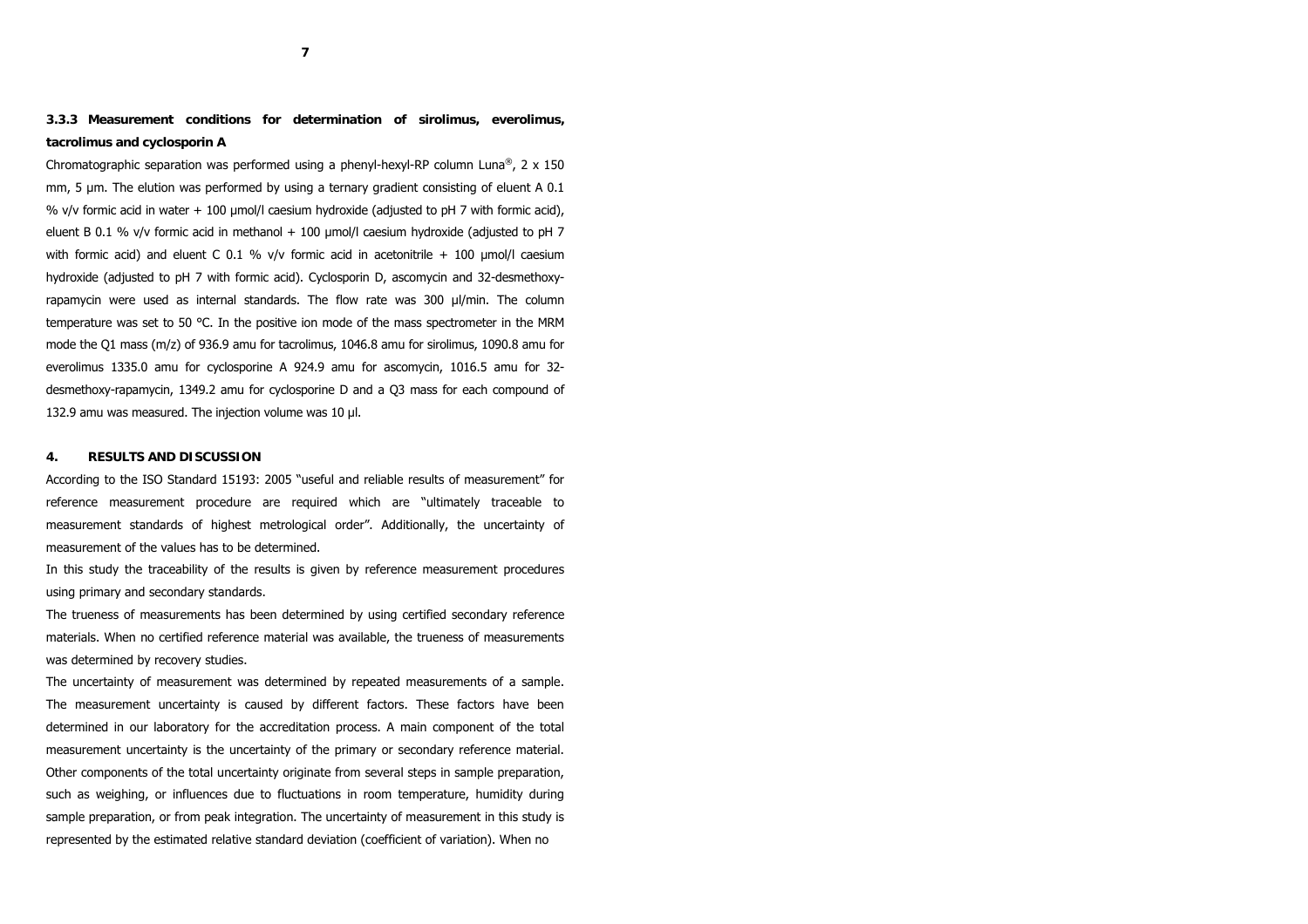international acceptability criteria for accuracy and precision are given, in this study the criteria for the evaluation of the reference measurement procedure were derived from the "German Guideline of the "Federal Medical Council for Quality Assurance of Quantitative Analysis in Laboratory Medicine" (RiliBÄK). The requirements for precision and accuracy for reference laboratories using reference measurement procedures were set at 1/3 of those for precision and accuracy of the routine laboratories (see column 5 and 6 of the current RiliBÄK).

## **4.1 Determination of glibenclamide by HPLC and fluorescence detection**

To improve the analytical quality of routine measurement of glibenclamide in patient samples a reliable, sensitive and specific analytical method by the use of HPLC and fluorescence detection was developed in my diploma thesis "Methoden-Entwicklung zur Bestimmung von Glibenclamid in biologischem Material mittels Hochdruckflüssigkeitschromatographie unter Verwendung eines Fluoreszenz-Detektors" at the German Diabetes Research Institute. This analytical principle of measurement was used for routine measurement in the clinical laboratory for many years. Moreover, the method could be adapted to determine glibenclamide for preclinical research. In a research study the rat brain tissue concentrations of glibenclamide after intravenous or local application have been determined, to investigate the effect of the drug on the ischemia-induced  $K^+$  efflux changes.

Since the strategy of continuous improvement in analytical quality is still in process, in the meantime an LC-MS method for the determination of glibenclamide in serum has been developed on the basis of this diploma thesis in the German Diabetes Research Institute. As will be shown with digoxin, digitoxin (see 4.4) and immunosuppressive drugs (see 4.5) this method is on the way to be further improved by using the new analytical principle in LC-MS/MS (measurement of  $Cs<sup>+</sup>$  adducts) to a reference measurement procedure at INSTAND e.V. and will be used for setting target values in a new EQAS, thus promoting the comparability of results in the drug monitoring of antidiabetic drugs.

**4.2 Determination of theophylline by GC-IDMS and HPLC diode array detection** The presented reference measurement procedure for determination of theophylline is a gas chromatography isotope-dilution mass spectrometry method using the stable isotope –labelled compound  $2^{-13}C$ , 1,3-<sup>15</sup>N<sub>2</sub>-theophylline as internal standard. The extraction and derivatization procedures were examined in detail and optimized stepwise during the development of the method. Since no certified reference material was available the evaluation of the trueness of the established GC-IDMS method was performed by recovery studies. In serum samples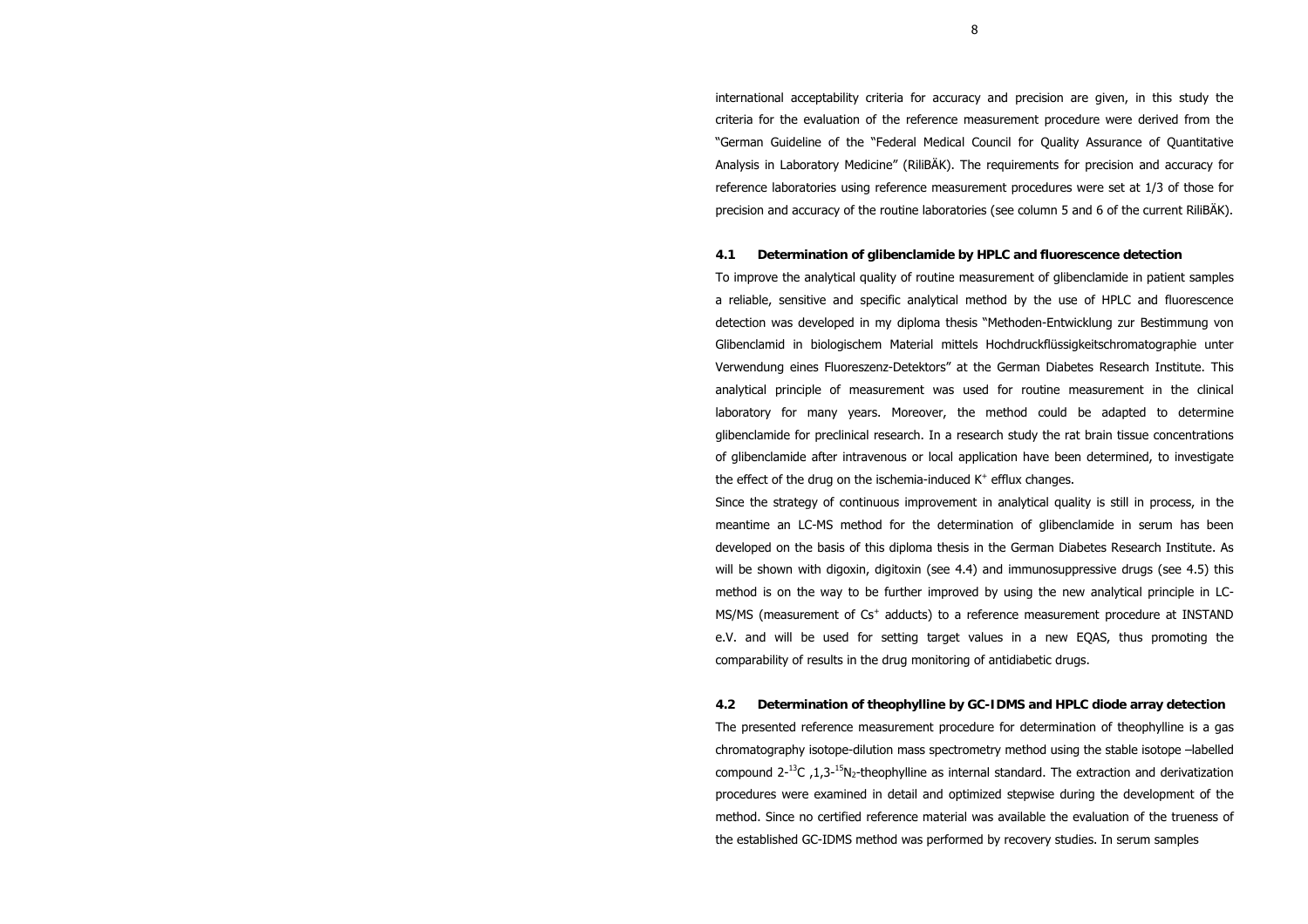spiked with theophylline in therapeutic ranges the mean recovery was 99.78 % with a bias 0.22 %. The imprecision in commercial control material was between 0.527 % and 1.14 %, respectively. To verify the analytical specificity and accuracy of the GC-IDMS method a HPLCdiode array method was developed for comparison and confirmation of results. The HPLCdiode array method allows the separation of all dimethylxanthines and related compounds, which may cause interferences: theophylline, theobromine, paraxanthine, paracetamol, caffeine, and uric acid. The good correlation between the results obtained from GC-IDMS and HPLC-diode array measurements confirms the specificity of GC-IDMS measurement procedures.

The use of this GC-IDMS reference measurement procedure for theophylline was demonstrated for setting target values in external quality assessment schemes run by INSTAND e.V..

# **4.3 Determination of HbA1c by LC-MS**

The IFCC reference measurement procedure for  $HbA<sub>1c</sub>$  is a LC-MS method with quantification by external standards. This method has been optimized and evaluated. The long-term stability of several LC-MS measuring instruments and their effect on the quality of the results has been evaluated. It could be shown that the technical design of the electrospray ionisation source of the mass spectrometer is the critical element for the stability of the ratios of the ß-N-terminal hexapeptides of HbA<sub>1c</sub> and HbA<sub>0</sub>. Stable ratios and congruent calibration curves within a measuring sequence of 24 h could be obtained only by the use of the API 4000.The HPLC conditions were optimized by changing the composition of the buffer, the gradient elution profile and introduction of a splitting system. Using the optimized method excellent peak symmetry, stable retention times, a good column batch –to-batch reproducibility, stable and linear calibration curves were obtained. By the use of the appropriate LC-MS equipment and the optimized HPLC conditions successful measurements were made in several international intercomparison studies of the IFCC Working Group on  $HDA<sub>1c</sub>$  Standardisation. The method had a bias between 0.1 % and 0.65 %. The imprecision of the procedure was below 2.0 %, which was well within the acceptability criteria for the reference measurement laboratories of the IFCC network for  $HbA_{1c}$ . The reference laboratory of INSTAND e.V. is accepted as an IFCC-Reference Laboratory for  $HbA_{1c}$  (one of less than 20 in the world). The use of the improved reference measurement procedure for  $HbA_{1c}$  was demonstrated for setting target values in external quality assessment schemes run by INSTAND e.V..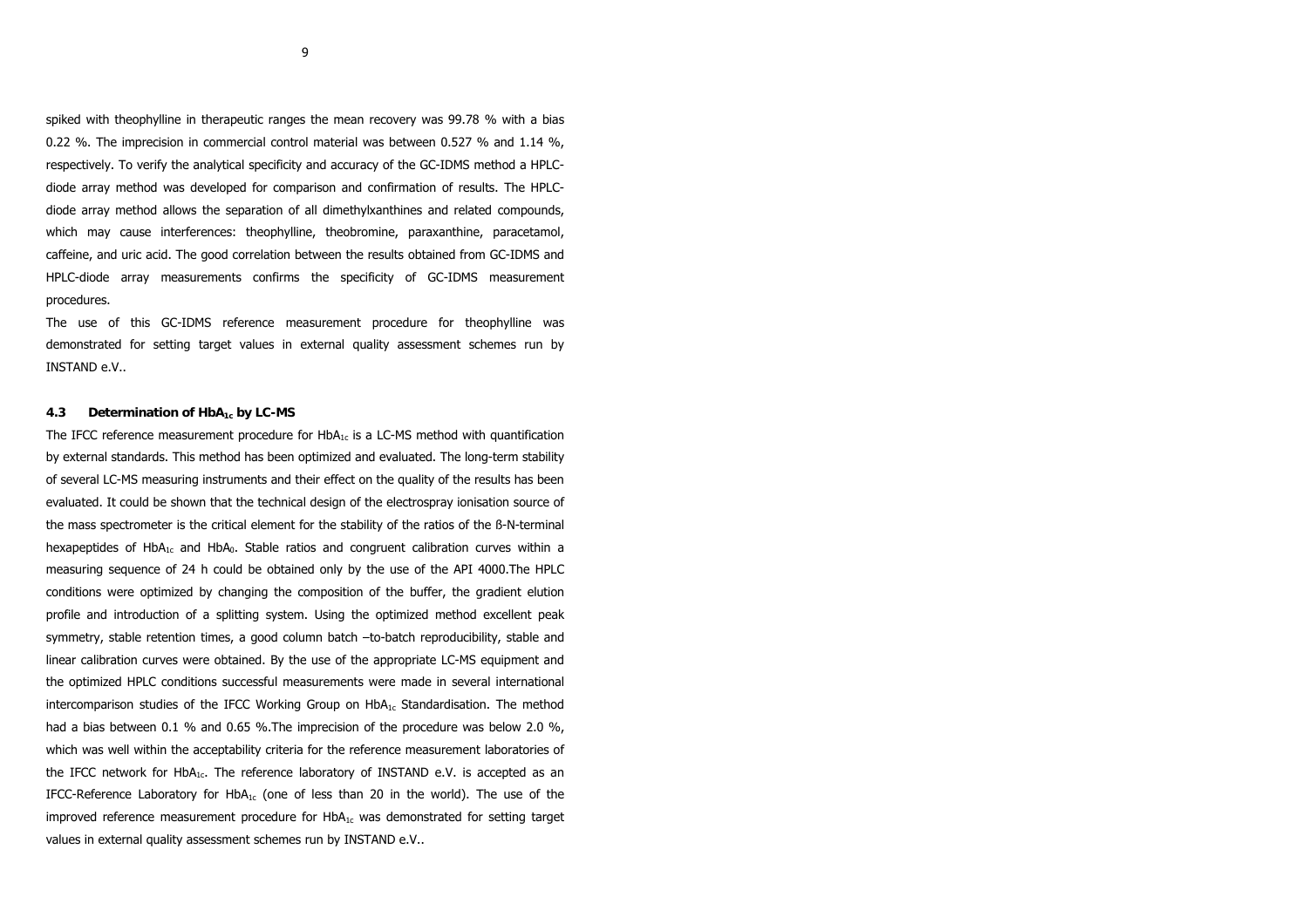# **4.4 Determination of digoxin and digitoxin by LC-MS and LC-MS/MS**

An important progress in the development of LC-MS methods as reference measurement procedures for the determination of digoxin, digitoxin and the immunosuppressive drugs sirolimus, everolimus, tacrolimus and cyclosporin A was the discovery, that these compounds are forming adducts with  $Cs<sup>+</sup>$  ions, which are detectable both in SIM and in MRM mode. By adding an excess of  $Cs^+$  ions to the elution buffer  $Cs^+$  adducts of the drugs were obtained. In the MRM mode  $Cs<sup>+</sup>$  is measurable as product ion of the  $Cs<sup>+</sup>$  adducts of the drugs with high accuracy and precision. This new principle in HPLC-mass spectrometry analysis results in a higher analytical specificity and better signal-to-noise ratio, by

- •replacement of undesirable adduct formations with Na<sup>+</sup> and K<sup>+</sup>
- •a stabilizing effect of the Cs<sup>+</sup> adduct on undesirable in source fragmentation
- •a clearly defined fragmentation pattern in MRM transmission

Our reference measurement procedure for the determination of digoxin and digitoxin is an isotope dilution LC-MS analysis with electrospray ionisation after a liquid-liquid extraction. The isotope-labelling of the pure analytes was performed in our laboratory.

In the SIM mode the  $Cs<sup>+</sup>$  adduct of deuterated and native digoxin and digitoxin has been measured. The LC-MS measurement procedure was further modified to a LC-MS/MS method.

Since no certified reference material is available the trueness of the newly established method was investigated by recovery studies. The mean recovery in spiked serum samples in the therapeutic range for digoxin was 99.95 % and for digitoxin 100.2 %, the bias was 0.05 % and 0.2 % respectively. In the SIM mode the imprecision was between 1.26 % and 2.91 % for digoxin and 0.79 % and 2.00 % for digitoxin. In EQAS samples the corresponding coefficients of variation were between 1.26 % and 3.18 % and 1.21 % and 1.46 %, respectively. In the MRM mode the coefficients of variation were between 1.65 % and 2.28 % for digoxin and 1.13 % and 1.44 % for digitoxin. The use of the newly developed reference measurement procedure for digoxin and digitoxin was demonstrated for setting target values in external quality assessment schemes run by INSTAND e.V..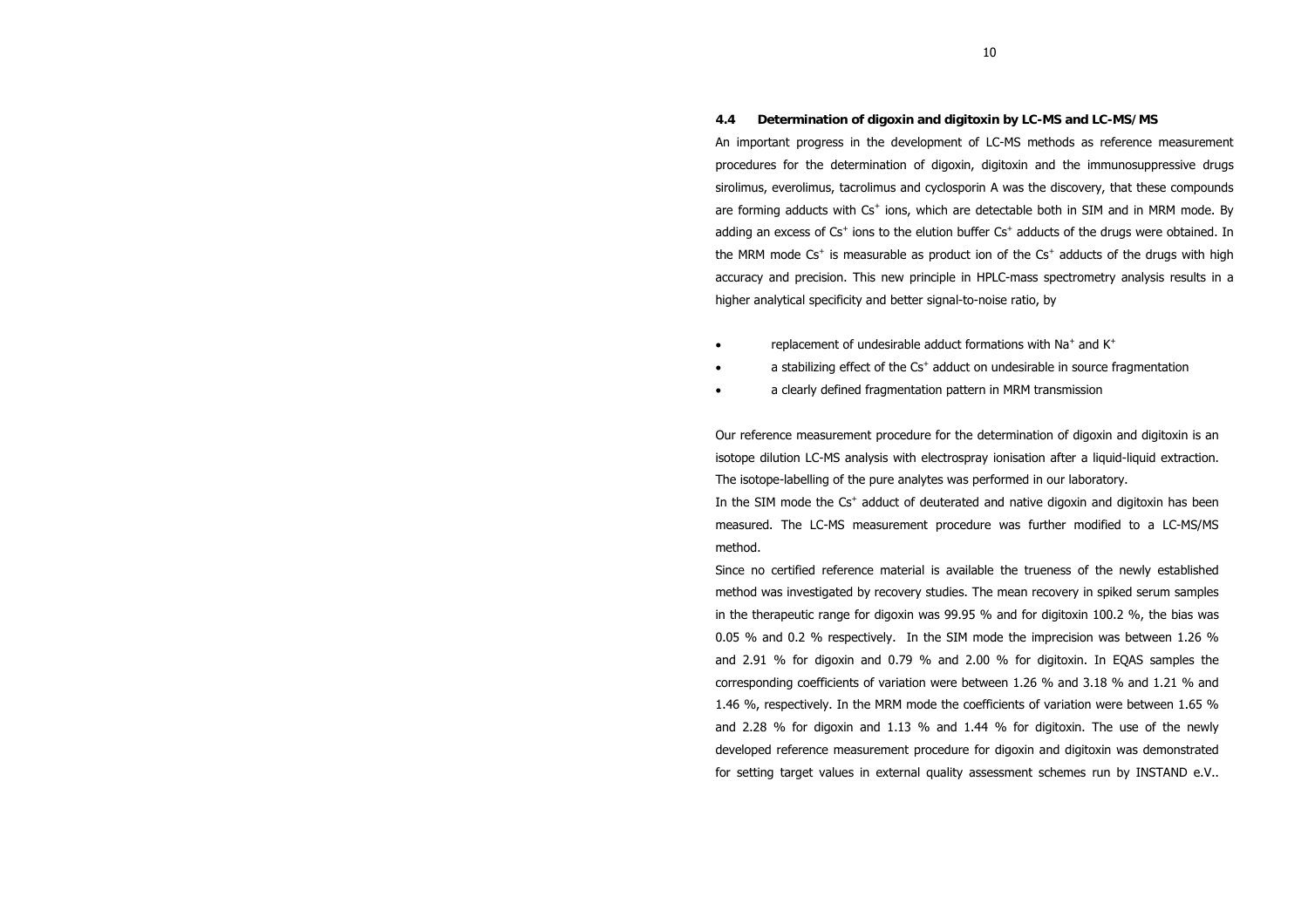# **4.5 Determination of sirolimus, everolimus, tacrolimus, cyclosporin A by LC-MS/MS**

A new basis was developed for a reference measurement procedure for the determination of immunosuppressive drugs. The immunosuppressive drugs sirolimus, everolimus, tacrolimus and cyclosporin A were measured as Cs<sup>+</sup> adducts in the MRM mode. Analogues of the drugs were used as internal standards. In contrast to existing routine methods the immunosuppressive drugs could be chromatographically separated using a ternary gradient profile. In standard solutions the coefficient of variation was between 2.11 % and 2.57 %. On the basis of this principle of measurement the further development of the method to a reference measurement procedure is on the way. For a better quantification we are producing stable isotope-labelled internal standards in our laboratory.

# **5. SUMMARY**

Reference measurement procedures in laboratory medicine are necessary to get reliable and comparable results in laboratory analyses and thus improve patient care. This study demonstrates that the development of reference measurement procedures is a highly dynamic process. Maintenance, evaluation, and progressive improvements to the highest technical level are a permanent objective of reference measurement laboratories. Three reference measurement procedures and the basis for the development of two additional reference measurement procedures are presented in this study:

- •reference measurement procedure for determination of theophylline
- •reference measurement procedure for determination of  $HbA_{1c}$
- •reference measurement procedure for determination of digoxin and digitoxin
- • basis for a reference measurement procedure for determination of sirolimus, everolimus, tacrolimus, cyclosporin A, and glibenclamide

The study demonstrates how reference measurement procedures are developed, improved and evaluated. Reference measurement procedures are thoroughly investigated measurement procedures enclosed in a dynamic process of optimization, leading to traceable and reliable results on highest metrological order. Providing and using reference measurement procedures improves the quality of the medicine laboratory performance.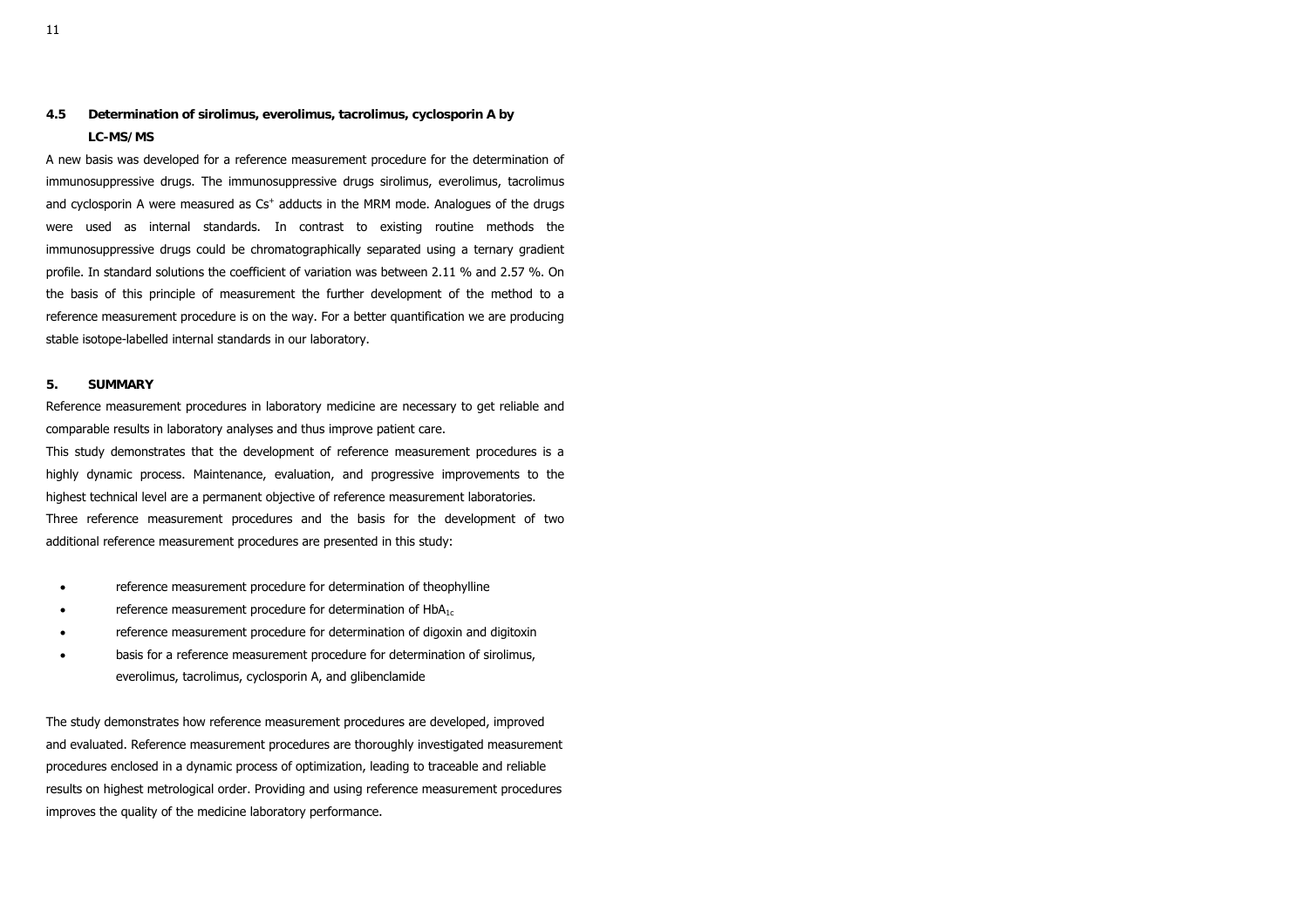- **[I]** Xie, Y., Zacharias, E., **Hoff, P.**, Tegtmeier, F. Ion channel involvement in anoxic depolarisation induced by cardiac arrest in rat brain. J. Cereb. Blood Flow Metab.,15, 587-594 (1995)
- **[II]** Kress, M., Meißner, D., **Kaiser, P.**, Hanke, R. Wood, W.G. Determination of theophylline by HPLC and GC-IDMS, the effect of chemically similar xanthine derivatives on the specificity of the method and the possibility of paracetamol as interfering substance. Clin. Lab. 48, 541-551 (2002)
- **[III]** Kress, M., Meißner, D., **Kaiser, P.**, Hanke, R., Wood, W.G. The measurement of theophylline in human serum or plasma using gas chromatography and isotope dilution-mass-spectrometry (GC-IDMS) taking other substituted xanthines into consideration. Clin. Lab. 48, 535-540 (2002)
- **[IV]** Kress, M., Meißner, D., **Kaiser, P.**, Wood, W.G. How to make things work again-Troubleshooting using the GC-IDMS determination of triacylglycerols as an example. Clin. Lab. 48, 635-646 (2002)
- **[V] Kaiser, P.**, Kramer, U., Meißner, D., Kress, M., Wood, W.G., Reinauer, H. Determination of the cardiac glycosides digoxin and digitoxin by liquid chromatography combined with isotope-dilution mass spectrometry (LC-IDMS) - a candidate reference measurement procedure. Clin. Lab. 49, 329-343 (2003)
- **[VI] Kaiser, P.**, Akerboom, T., Wood, W.G., Reinauer, H. A novel LC-IDMS/MS method for the determination of the cardiac glycosides digoxin and digitoxin using caesium adducts. Clin. Lab. 52, 37-42 (2006)
- **[VII] Kaiser, P.**, Akerboom, T., Wood, W.G., Reinauer, H. A new approach for the determination of immunosuppressive drugs using HPLC-MS/MS and Cs<sup>+</sup> adducts. Ger.Med.Sci.4: Doc01 (2006)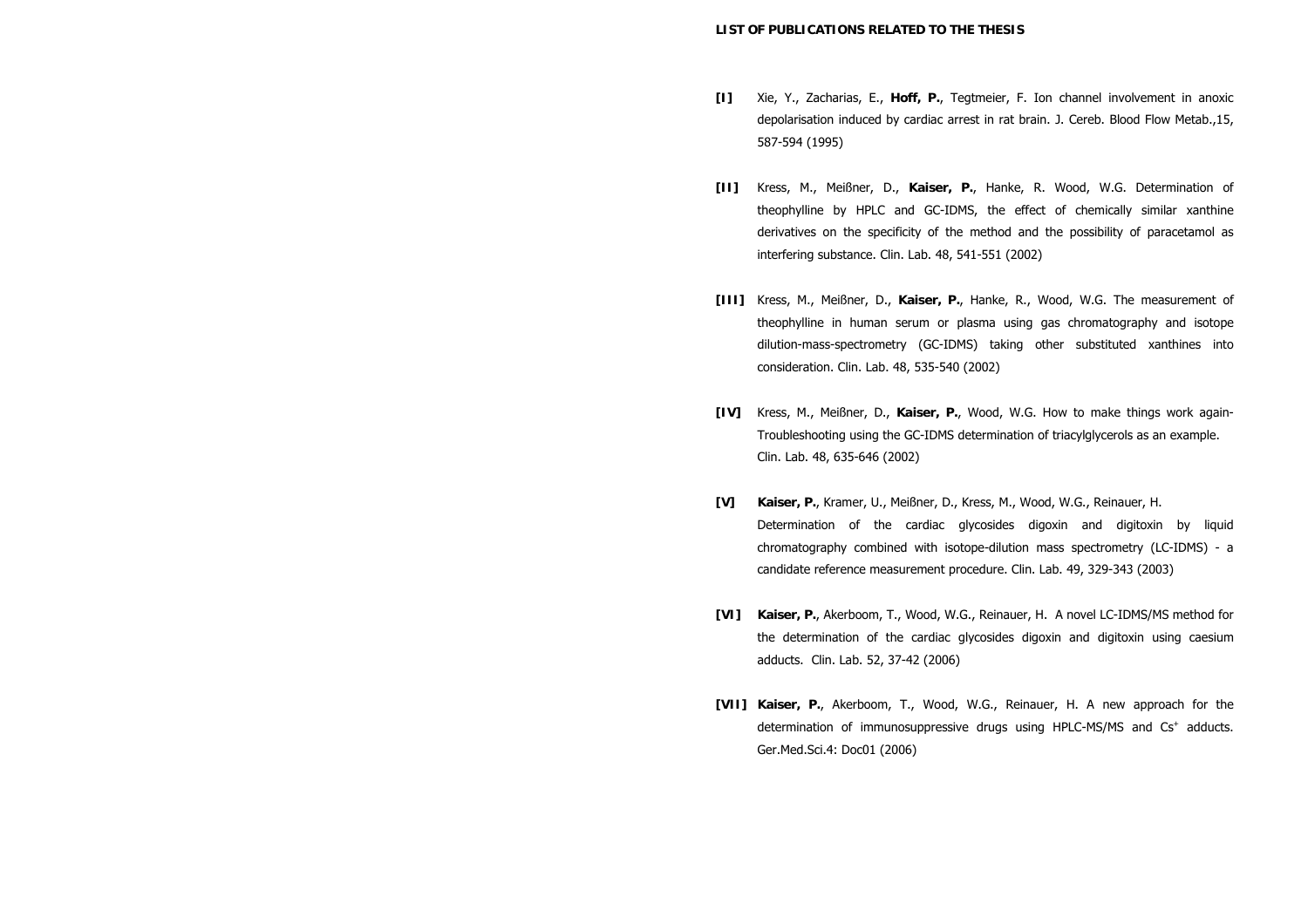# **Scientific lectures**

- 1. **Kaiser, P.** Reference method for the determination of  $HbA<sub>1c</sub>$  in human haemolysates by HPLC-ESI-MS. WHO post graduate training course in medical laboratories, INSTAND e.V. , Düsseldorf, Germany 2003
- 2. **Kaiser, P.** Principle of HPLC-ESI-MS by example of the HbA<sub>1c</sub> reference method. Training course for technical assistants in medical laboratories, INSTAND e.V. , Düsseldorf, Germany 2003
- 3. **Kaiser, P.** Principle of HPLC-ESI-MS by example of the digoxin, digitoxin reference method. Training course for technical assistants in medical laboratories, INSTAND e.V., Düsseldorf , Germany 2004
- 4. **Kaiser, P.** Reference method for the determination of digoxin and digitoxin by HPLC combined with isotope dilution ESI-MS. WHO post graduate training course in medical laboratories, INSTAND e.V., Düsseldorf, Germany 2005
- 5. **Kaiser, P.** Referenzmethode HbA1c. Symposium Qualitätssicherung in der klinischen Chemie, Berlin, Germany 2005
- 6. **Kaiser, P.** Reference measurement procedures and quality assessment in laboratory medicine- Reference measurement procedure for determination of digoxin and digitoxin in serum. 30<sup>th</sup> FEBS Congress and 9<sup>th</sup> IUBMB Conference, Budapest, Hungary 2005
- 7. **Kaiser, P.** IFCC reference measurement procedure for determination of HbA1c in blood. External and internal quality assurance in medical laboratories. 5<sup>th</sup> INSTAND/WHO seminar (IWS), Cairo, Egypt 2005
- 8. **Kaiser, P.** Reference measurement procedures for determination of target values for EQAS samples. European Model of External Quality Control in Medical Diagnostic Laboratories Seminar NGO "Association of Promoting Medical Diagnostic Activity & Quality Defending of Georgia", Tbilisi, Georgia, 2005